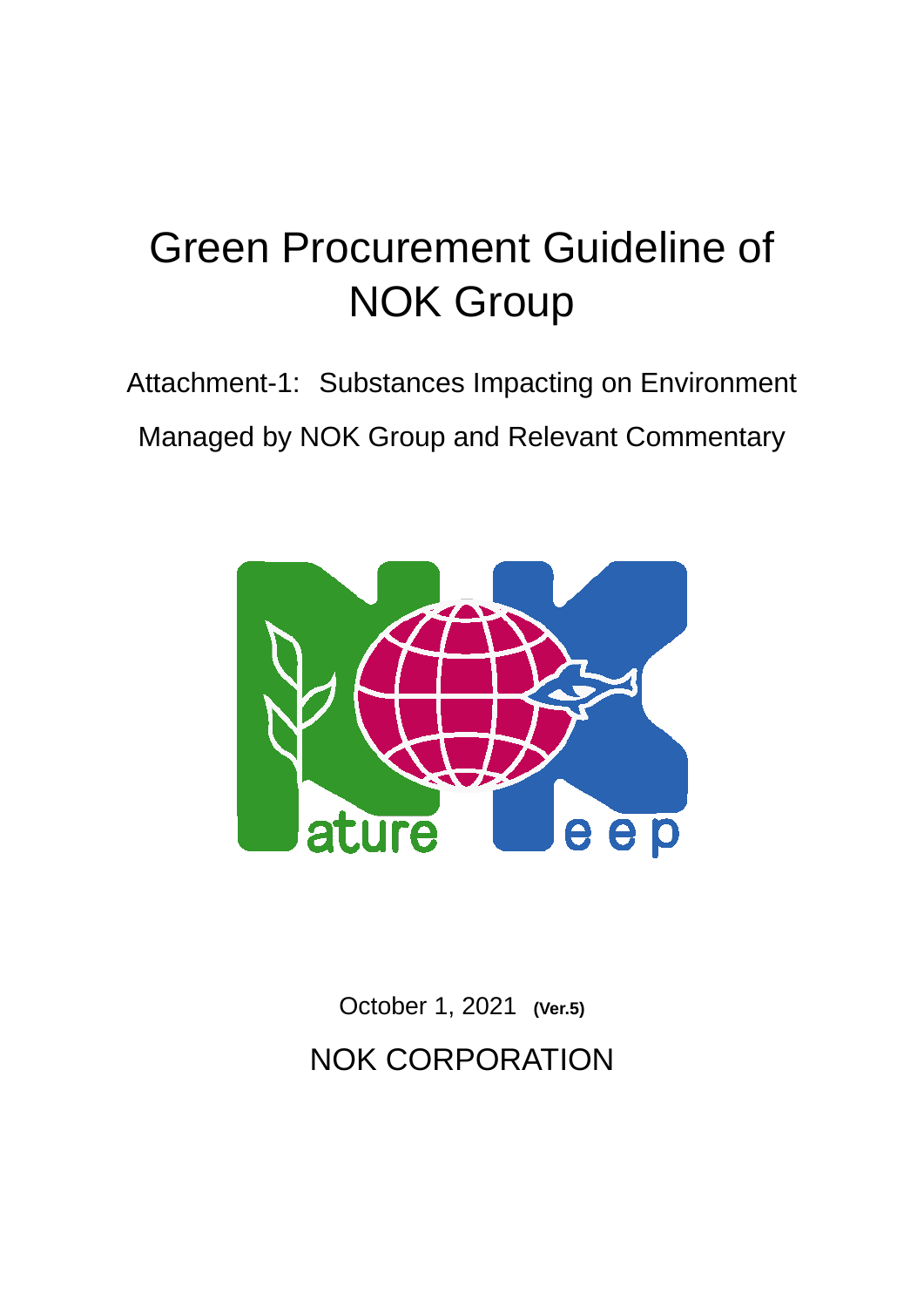## Index

| 1.          | Substances Impacting on Environment Managed by NOK Group and Management Class                           | P <sub>2</sub> |
|-------------|---------------------------------------------------------------------------------------------------------|----------------|
| $2^{\circ}$ | On chemSHERPA Tools                                                                                     | P 2            |
|             | 3. To our Esteemed Suppliers Starting to Use chemSHERPA Tools                                           | P 2            |
| 4.          | Criteria to Judge Whether or not Declaration on Presence or Absence of Substances<br>in Content is must | P <sub>3</sub> |
| 5.          | Request by NOK Group for Survey of Substances of which Transfer is to be Grasped                        | P 4            |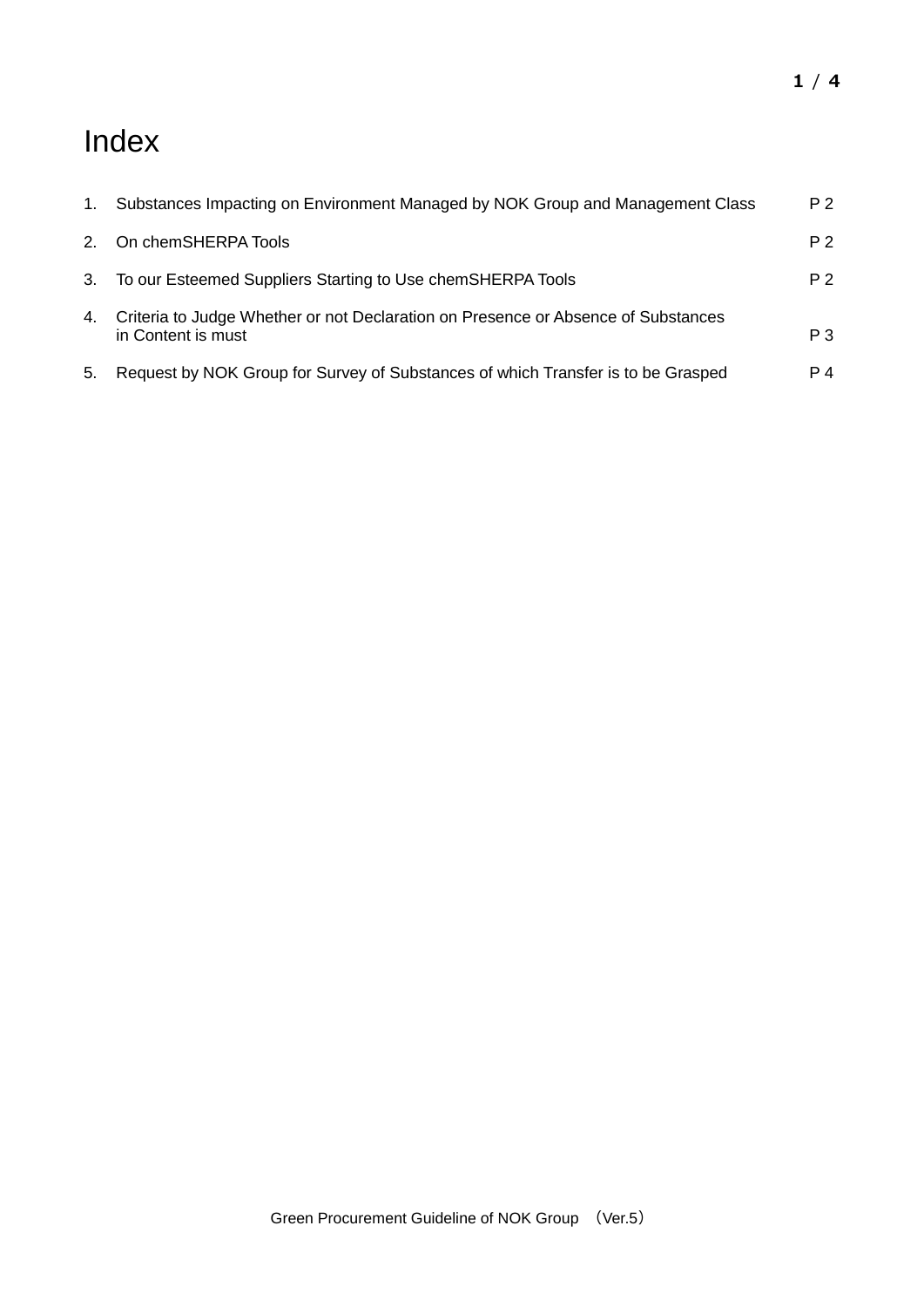#### **1. Substances Impacting on Environment Managed by NOK Group and Management Class**

The 'Substances Impacting on Environment' managed by each company of NOK Group (hereinafter, referred to as each company of the Group) are groups of substances included in 'Reference List of Substances Subject to Management by chemSHERPA' prescribed by Joint Article Management Promotion-Consortium (JAMP).

Please download the list from the webpage managed by JAMP for reference.

| (Japanese)            | https://chemsherpa.net/tool#declarable                                                                                                                       | ▶ダウンロード       |  |  |
|-----------------------|--------------------------------------------------------------------------------------------------------------------------------------------------------------|---------------|--|--|
|                       | To get the list, please click the button at the newest date on the<br>Japanese webpage.                                                                      |               |  |  |
| (English and Chinese) | https://chemsherpa.net/english/tool                                                                                                                          | Download page |  |  |
|                       | For English and Chinese versions, you can get the lists by downloading<br>chemSHERPA tools (chemSHERPA-AI, chemSHERPA-CI) and<br>decompressing (Binder zip). |               |  |  |

The management classes of each group of substances are in accordance with 'Explanatory Notes on Substances Subject to chemSHERPA management' prescribed by JAMP. Please download the explanatory notes from the above webpages for reference.

#### **2. On chemSHERPA Tools**

As for chemSHERPA tools (chemSHERPA-AI, chemSHERPA-CI) used for your reply, please use the newest one at the time of survey unless it is particularly designated by each company of the Group. You can download each tool from the following webpages.

| (Japanese)            | https://chemsherpa.net/tool         |
|-----------------------|-------------------------------------|
| (English and Chinese) | https://chemsherpa.net/english/tool |

#### **3. To our Esteemed Suppliers Starting to Use chemSHERPA Tools**

We would like our esteemed suppliers who have not installed chemSHERPA tools yet to take the initial action by downloading the files from the webpage (homepage) of chemSHERPA and the commentary webpage of chemSHERPA where appropriate.

(1)Webpage (homepage) of chemSHERPA

| (Japanese)            | https://chemsherpa.net/        |
|-----------------------|--------------------------------|
| (English and Chinese) | https://chemsherpa.net/english |

(2)Commentary webpage of chemSHERPA

(Japanese) <https://chemsherpa.net/aboutchemsherpa> (English and Chinese) <https://chemsherpa.net/english/aboutchemsherpa>

The manual of each tool is packaged together with the tool, but the manual quick to grasp is ready for use, which can be downloaded from the following webpage. This manual is for chemSHERPA-AI, but includes the description of how to input component information which is useful also for chemSHERPA-CI for your reference.

| (Japanese)            | https://chemsherpa.net/docs/description                           |
|-----------------------|-------------------------------------------------------------------|
| (English and Chinese) | English and Chinese versions are present in the Japanese webpage. |

If you cannot download the files such as the lists and tools, please advise us accordingly. They are forwarded to you from the procurement contact person of each company of the Group.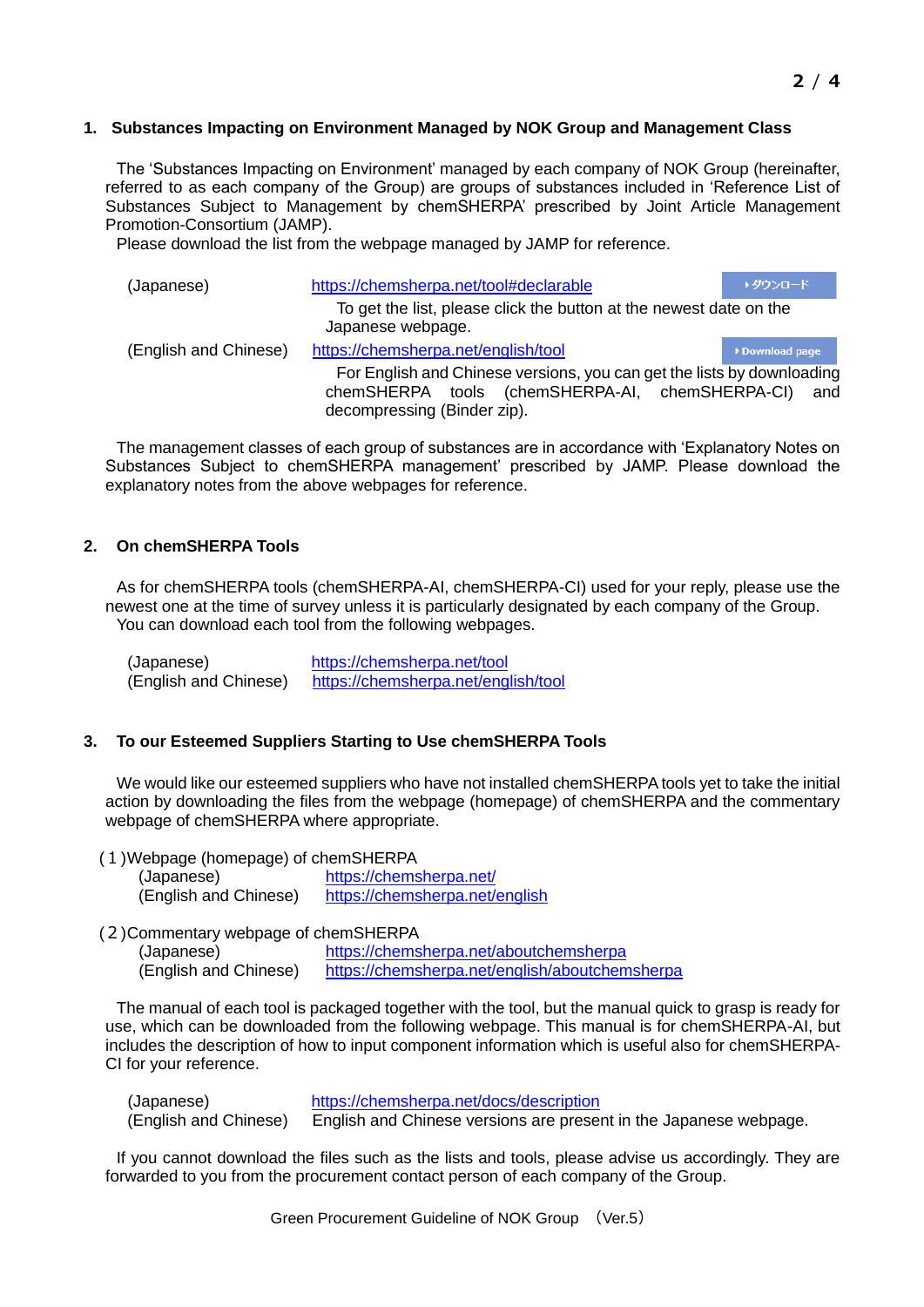#### **4. Criteria to Judge Whether or not Declaration on Presence or Absence of Substances in Content is must**

The criteria to judge whether or not the substances impacting on environment managed by NOK Group should be declared are as described in Table-1 below. Further, for the concrete threshold values according to each statutory regulation of substances impacting on environment managed by NOK Group, they are in accordance with the contents of 'Explanatory Notes on Substances Subject to chemSHERPA Management', the reference of which should be made to the following webpage. To note, for the regulations over the plural groups of substances, priority should be placed on the stricter criteria for judgement.

| (Japanese)            | https://chemsherpa.net/tool#declarable |
|-----------------------|----------------------------------------|
| (English and Chinese) | Please refer to Table-2.               |

|  |  |  |  | Table-1 Criteria to Judge Whether or not to Declare Subject Substances |
|--|--|--|--|------------------------------------------------------------------------|
|--|--|--|--|------------------------------------------------------------------------|

| Contained             |
|-----------------------|
| To be declared        |
| Not to be essentially |
| declared              |

#### Table-2 How to Grasp Threshold Value and Reference Value for Declaration (Japanese Version of Table-2 omitted)

| [Code]<br>Criteria for Management                                                                                                                              | How to Grasp Threshold Value and Reference Value for Declaration                                                                                                                                                                                                                                                                                                                                                                                                                                                                                                                                                                                                                                                          |
|----------------------------------------------------------------------------------------------------------------------------------------------------------------|---------------------------------------------------------------------------------------------------------------------------------------------------------------------------------------------------------------------------------------------------------------------------------------------------------------------------------------------------------------------------------------------------------------------------------------------------------------------------------------------------------------------------------------------------------------------------------------------------------------------------------------------------------------------------------------------------------------------------|
| [LR01]<br>Law Concerning Examination and<br>Regulation of Manufacture, etc. of<br><b>Chemical Substances</b><br>(Section 1 Chemical Substances)<br>(Section 1) | *In principle, the threshold value is considered to be '0' (refer to notes 1<br>and $2$ ).<br>*The case of substance being unintentional addition and within BAT<br>(refer to note 3) or below a self-management value authorized by METI<br>is to be declared in the comment column of chemSHERPA etc. to that<br>effect<br>Note 1: In the case of the threshold value being zero, 'content above<br>threshold value' means substance is contained even a little<br>while 'content below threshold value' means it is not contained.<br>Note 2: Intentional additions are all regulated within the scope of<br>Section 1, and they are substantively prohibited to manufacture.<br>Note3: BAT= Best Available Technology |
| [LR02]<br>US Toxic Substances Control Act: TSCA<br>Substances subject to prohibition or<br>restriction of use (Section 6)                                      | In statue, risk management policy is regulated for each substance in<br>detail. The use, processing etc. of the subject substances are<br>prohibited. Thus, the threshold value declared on the component<br>information of chemSHERPA is considered to be '0'.                                                                                                                                                                                                                                                                                                                                                                                                                                                           |
| [LR03]<br>EU ELV Directive 2011/37/EU                                                                                                                          | In statue, the maximum tolerable concentration is defined as 0.1%<br>(0.01% in the case of cadmium) in terms of the proportional ratio<br>by weight within the homogenous material.                                                                                                                                                                                                                                                                                                                                                                                                                                                                                                                                       |
| [LR04]<br>EU RoHS Directive 2011/65/EU ANNEX<br>$\mathbf{I}$                                                                                                   | In statue, the maximum tolerable concentration is defined as 0.1%<br>(0.01% in the case of cadmium) in terms of the proportional ratio<br>by weight within the homogenous material.                                                                                                                                                                                                                                                                                                                                                                                                                                                                                                                                       |
| [LR05]<br>EU POPs Regulation (EC) No 850/2004<br><b>ANNEX I</b>                                                                                                | In principle, the use and manufacture of the subject substances<br>are prohibited and any threshold value is not defined. Thus, the<br>threshold value declared on the component information is<br>considered to be '0'.                                                                                                                                                                                                                                                                                                                                                                                                                                                                                                  |